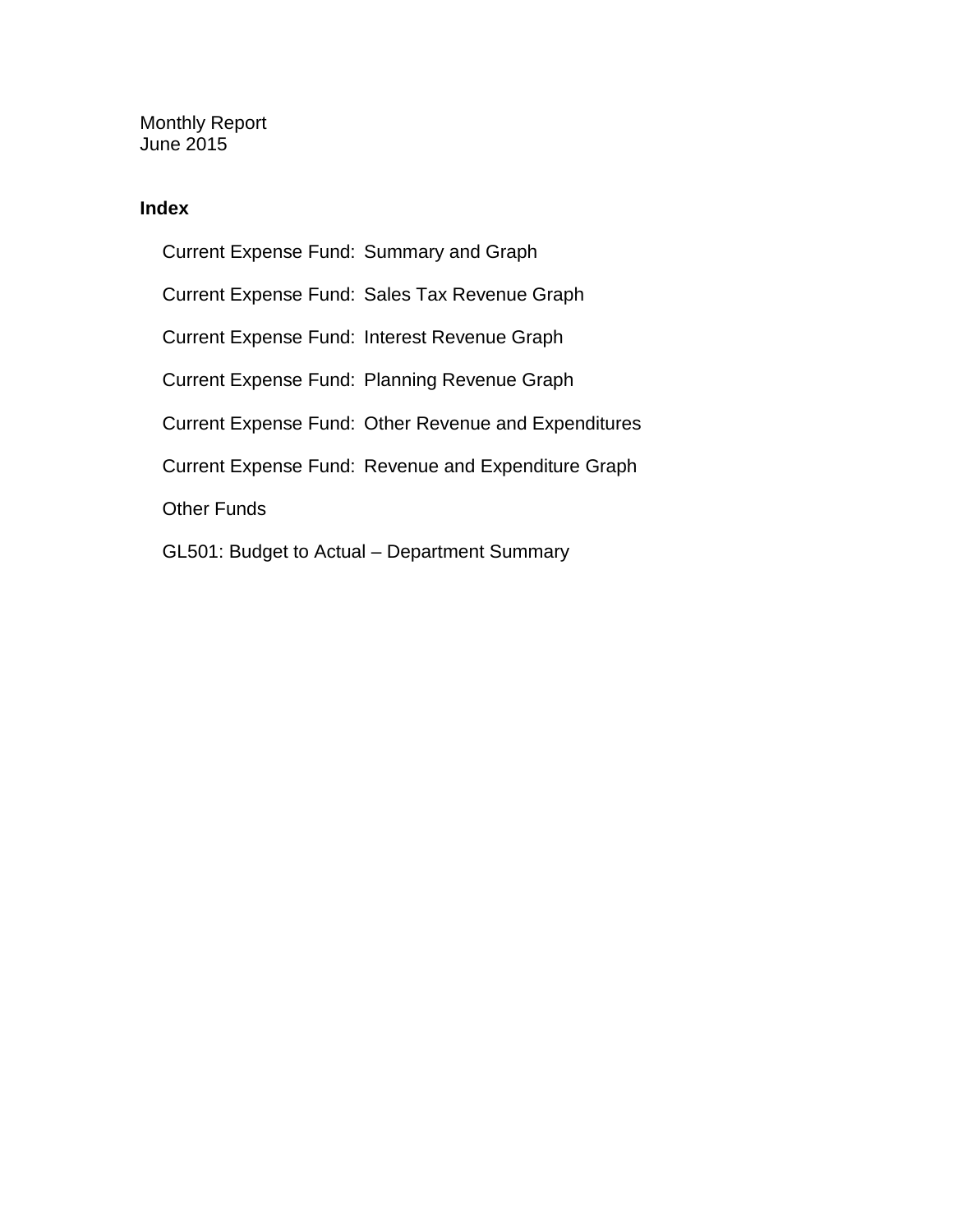#### Island County **Monthly Report / June 2015**

#### **CURRENT EXPENSE FUND Thousands (000's)**

|                            |                   | <b>Current Year</b>      |                                          |                      |                          | 2014                     |                                          |                       |                          | 2013                 |                                          |                      |
|----------------------------|-------------------|--------------------------|------------------------------------------|----------------------|--------------------------|--------------------------|------------------------------------------|-----------------------|--------------------------|----------------------|------------------------------------------|----------------------|
|                            | Current<br>Actual | <b>YTD</b><br>Actual     | <b>Budget</b><br>Net of Beg.<br>Fund Bal | %VS<br><b>Budget</b> | Current<br>Actual        | <b>YTD</b><br>Actual     | <b>Budget</b><br>Net of Beg.<br>Fund Bal | % VS<br><b>Budget</b> | Current<br>Actual        | <b>YTD</b><br>Actual | <b>Budget</b><br>Net of Beg.<br>Fund Bal | %VS<br><b>Budget</b> |
| Revenue                    |                   |                          |                                          |                      |                          |                          |                                          |                       |                          |                      |                                          |                      |
| Property Tax               | 67                | 4,323                    | 7,786                                    | 56%                  | 58                       | 4,116                    | 7,482                                    | 55%                   | (162)                    | 4.059                | 7,291                                    | 56%                  |
| Sales Tax                  | 430               | 1,620                    | 5,157                                    | 31%                  | 446                      | 2,265                    | 4,484                                    | 51%                   | 402                      | 2,071                | 4,052                                    | 51%                  |
| Planning and Community     | 182               | 846                      | 1,830                                    | 46%                  | 152                      | 845                      | 1,456                                    | 58%                   | 121                      | 720                  | 1,363                                    | 53%                  |
| Interest - Investment      | 98                | 312                      | 552                                      | 57%                  | 70                       | 299                      | 552                                      | 54%                   | 31                       | 287                  | 302                                      | 95%                  |
| Gain/Loss on Investment    | 8                 | 17                       |                                          |                      | (2)                      | 20                       |                                          |                       | $\mathbf{1}$             | (8)                  |                                          |                      |
| Other                      | 799               | 3.156                    | 6,585                                    | 48%                  | 751                      | 1,523                    | 6.402                                    | 24%                   | 692                      | 2,511                | 5,427                                    | 46%                  |
| Subtotal                   | 1,584             | 10,273                   | 21,910                                   | 47%                  | 1,475                    | 9,068                    | 20,376                                   | 45%                   | 1,085                    | 9,640                | 18,435                                   | 52%                  |
| Intergovernmental (Grants) | 155               | 422                      | 1,034                                    | 41%                  | 98                       | 358                      | 951                                      | 38%                   | 85                       | 361                  | 981                                      | 37%                  |
| Total                      | 1.739             | 10,695                   | 22,944                                   | 47%                  | 1,573                    | 9.426                    | 21,327                                   | 44%                   | 1.170                    | 10.001               | 19,416                                   | 52%                  |
| Interfund Transfers-In     |                   | 2,958                    | 2,958                                    | 100%                 | 52                       | 2,698                    | 2,714                                    | 99%                   | $\overline{a}$           | 2,357                | 2,367                                    | 100%                 |
| Use of Beg Fund Balance    |                   | $\overline{\phantom{a}}$ | 669                                      | 0%                   | $\overline{\phantom{a}}$ | $\overline{\phantom{a}}$ | 1,700                                    | 0%                    | $\overline{\phantom{0}}$ | $\overline{a}$       | 1,219                                    | 0%                   |
| <b>Total Revenue</b>       | 1,739             | 13,653                   | 26,571                                   | 51%                  | 1,625                    | 12,124                   | 25,741                                   | 47%                   | 1,170                    | 12,358               | 23,002                                   | 54%                  |
| Salaries & Benefits        | 1.440             | 7.762                    | 18,141                                   | 43%                  | 1,240                    | 7.794                    | 17,515                                   | 44%                   | 1,234                    | 7.072                | 15,612                                   | 45%                  |
| Services & Supplies        | 512               | 2,788                    | 6,302                                    | 44%                  | 519                      | 2,811                    | 6,057                                    | 46%                   | 443                      | 2,675                | 5,607                                    | 48%                  |
| Capital                    |                   | 187                      | 523                                      | 36%                  |                          | 48                       | 362                                      | 13%                   | 36                       | 116                  | 604                                      | 19%                  |
| <b>Expenditures</b>        | 1,952             | 10,737                   | 24,966                                   | 43%                  | 1,759                    | 10,653                   | 23,934                                   | 45%                   | 1,713                    | 9,863                | 21,823                                   | 45%                  |
| Interfund Transfers-Out    |                   | 1,604                    | 1,604                                    | 100%                 | 15                       | 1,767                    | 1,807                                    | 98%                   | $\overline{a}$           | 953                  | 1,179                                    | 81%                  |
| <b>Total Expenditures</b>  | 1,952             | 12,341                   | 26,570                                   | 46%                  | 1,774                    | 12,420                   | 25,741                                   | 48%                   | 1,713                    | 10,816               | 23,002                                   | 47%                  |
| <b>Net Current Expense</b> | (213)             | 1.312                    | 1                                        |                      | (149)                    | (296)                    | $\mathbf 0$                              |                       | (543)                    | 1.542                | $\mathbf 0$                              |                      |





June is 6/12th OR APROX. 50.00% OF THE TOTAL YEAR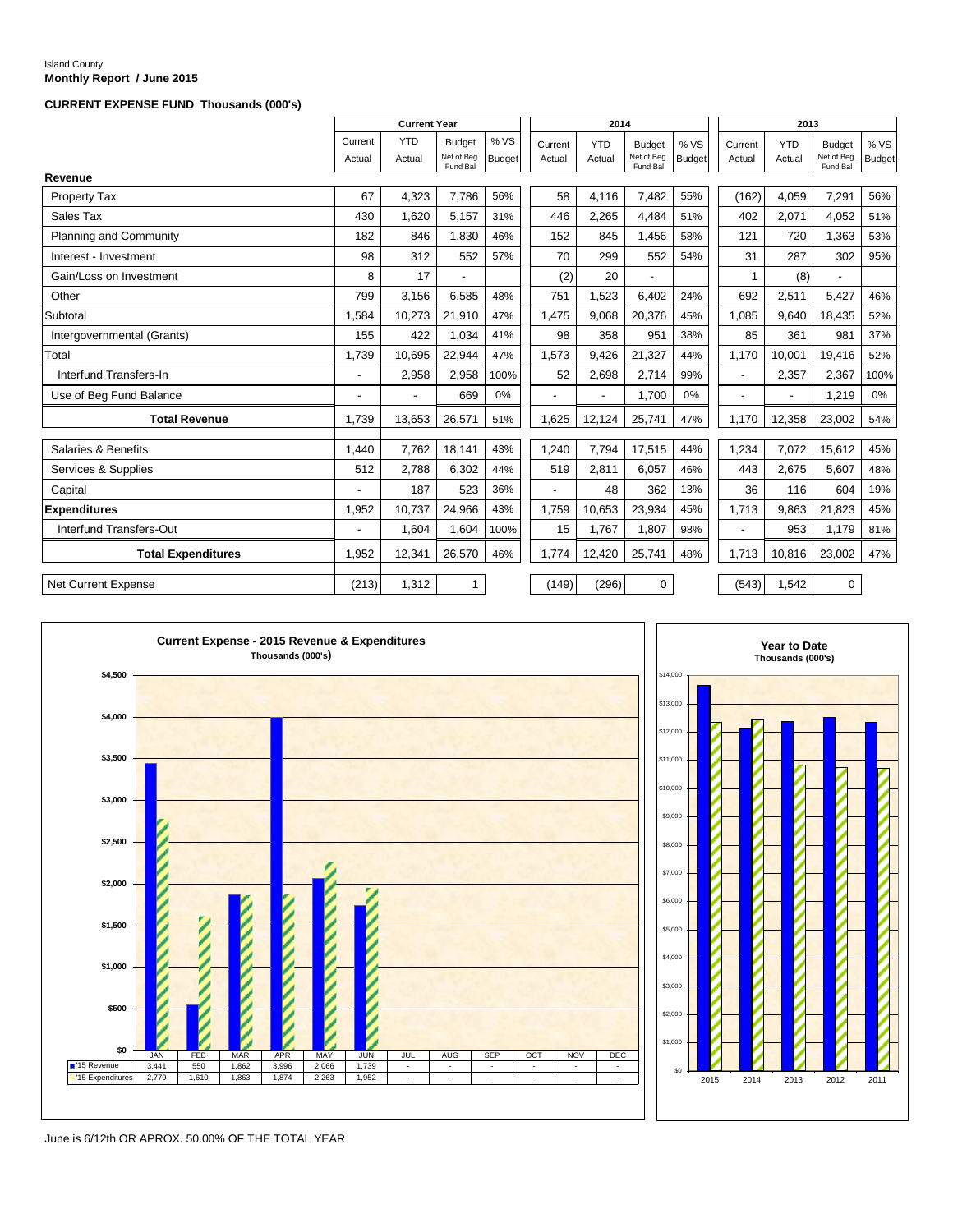

#### **2015 Sales Tax Revenue - Current Expense Fund**

**Year to Date**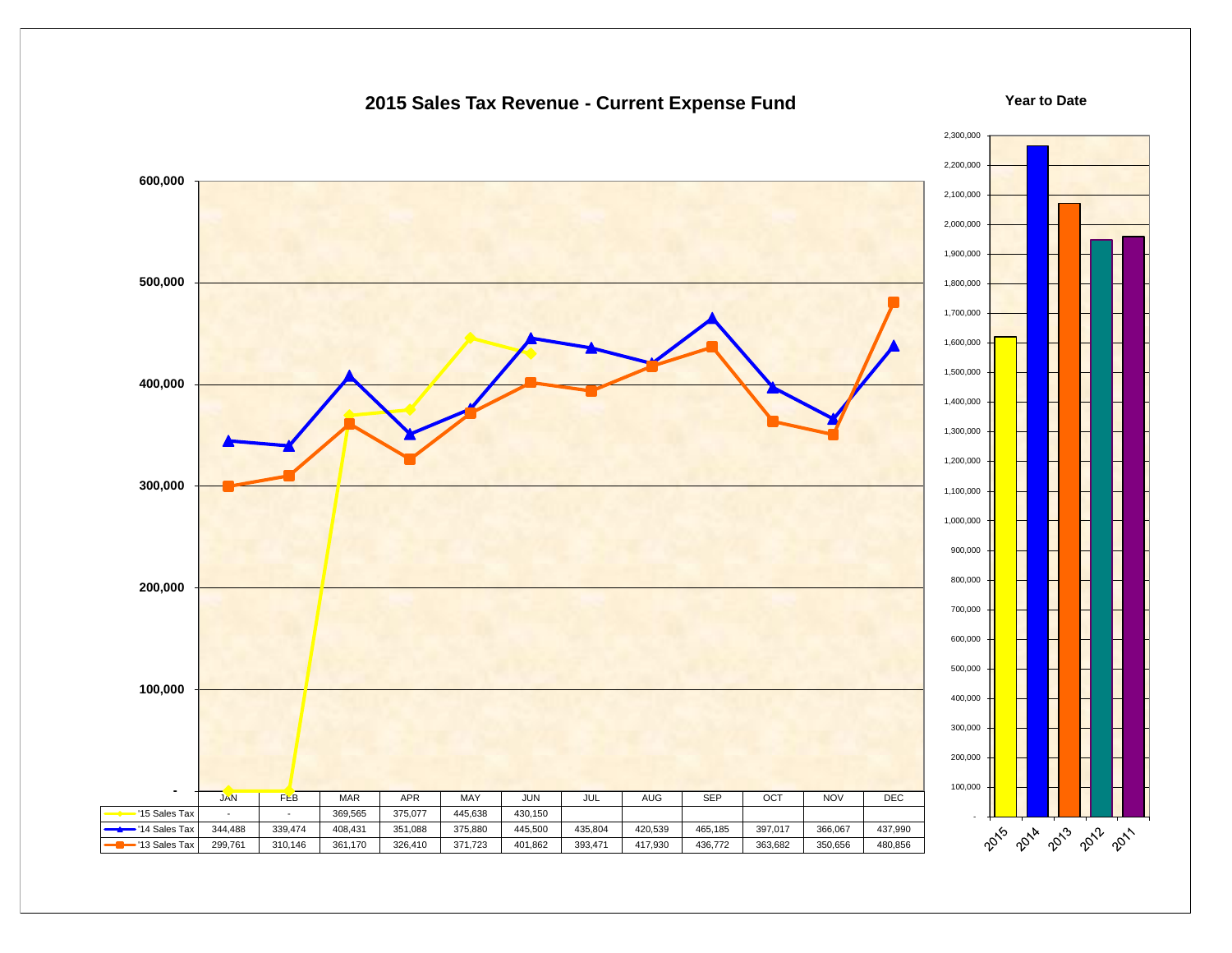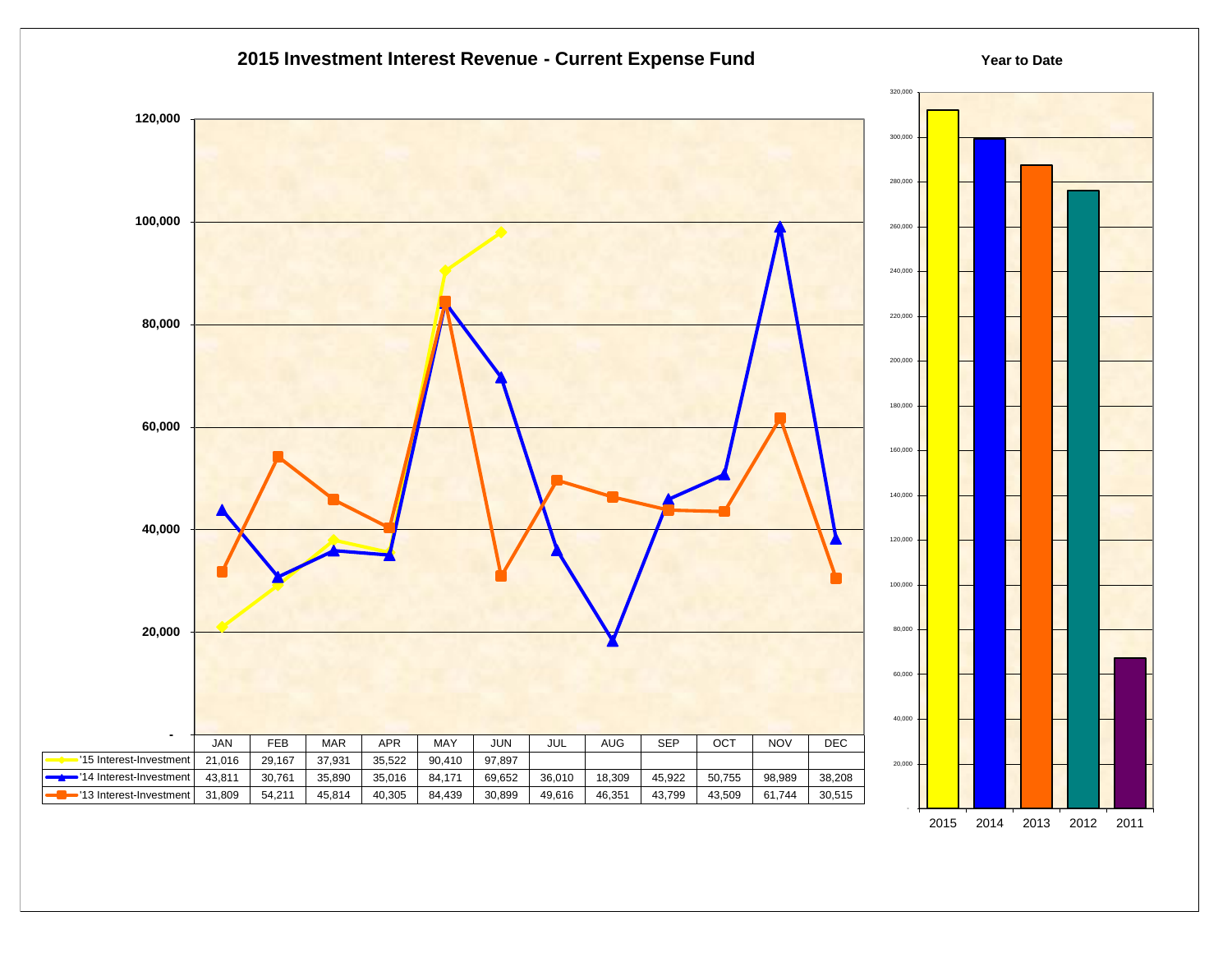

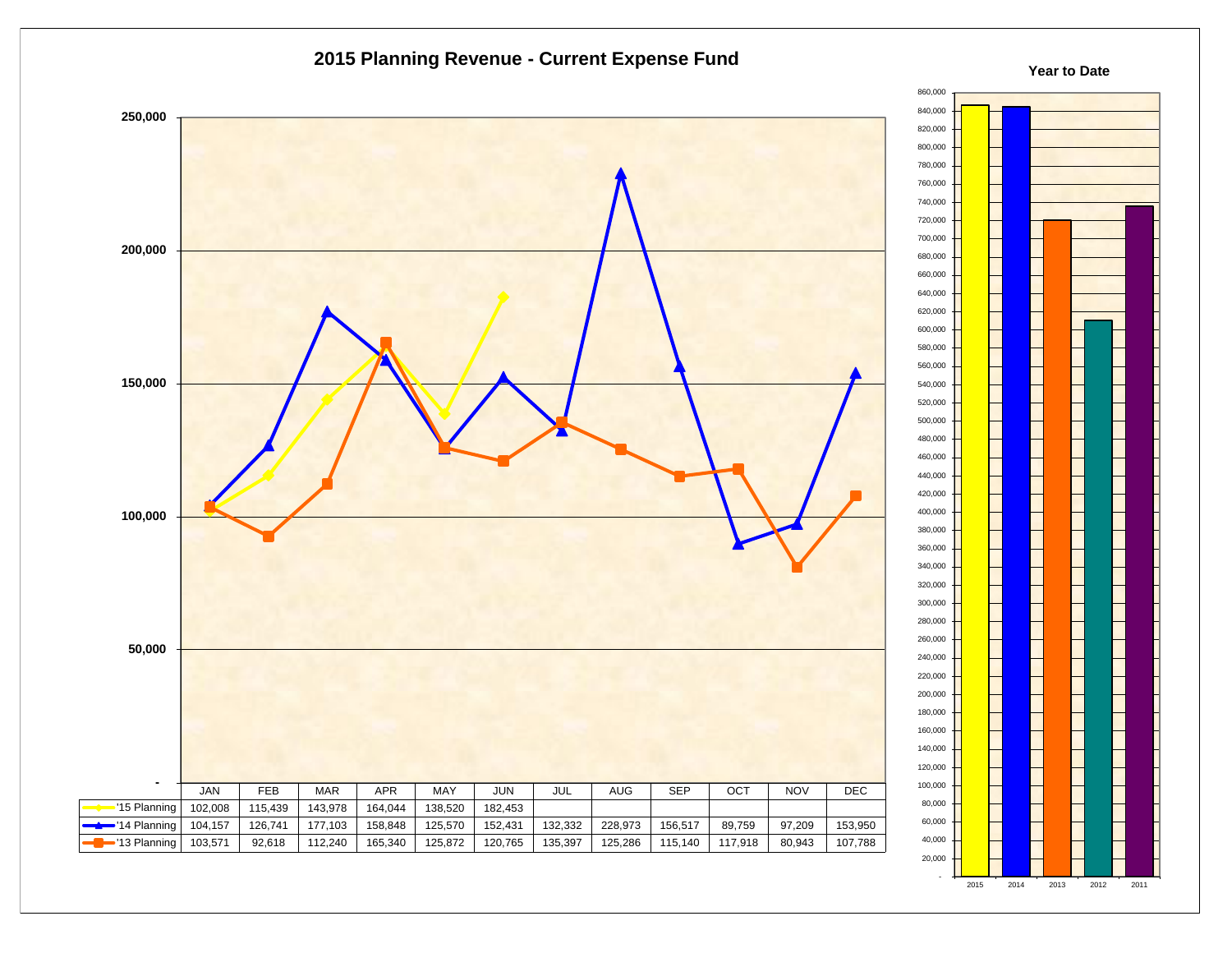## June 2015 **CURRENT EXPENSE FUND**

By Department

## **Other Revenue**

| <b>Year to Date</b>               | <b>ACTUAL</b> | <b>BUDGET</b> | Year to Date % |
|-----------------------------------|---------------|---------------|----------------|
| Auditor                           | 309,335       | 558,461       | 55.4%          |
| Clerk                             | 170,523       | 363,000       | 47.0%          |
| <b>District Court</b>             | 503,112       | 1,020,900     | 49.3%          |
| <b>Sheriff</b>                    | 508,671       | 621,228       | 81.9%          |
| <b>Sales Tax Criminal Justice</b> | 196,794       | 645,000       | 30.5%          |
| Cable Tax                         | 0             | 540,000       | $0.0\%$        |
| <b>Prop Tax Penalty</b>           | 265,733       | 383,000       | 69.4%          |
| Prop Tax Interest                 | 375,354       | 650,000       | 57.7%          |
| State Sh Rev PUD                  | 137,550       | 134,000       | 102.6%         |
| <b>County Assistance</b>          | 244,316       | 448,000       | 54.5%          |
| <b>Criminal Justice</b>           | 132,222       | 467,000       | 28.3%          |
| Liquor Tax                        | 119,972       | 240,000       | 50.0%          |
| Other                             | 192,515       | 513,912       | 37.5%          |
| <b>Total Other Revenue</b>        | 3,156,099     | 6,584,501     | 47.93%         |

### **Expenditures**

| <b>Year to Date</b>         | <b>ACTUAL</b> | <b>BUDGET</b> | Year to Date % |
|-----------------------------|---------------|---------------|----------------|
| Assessor                    | 450,390       | 1,159,497     | 38.8%          |
| Auditor                     | 370,874       | 894,015       | 41.5%          |
| <b>Budget</b>               | 29,576        | 68,821        | 43.0%          |
| <b>Central Services</b>     | 628,950       | 1,882,849     | 33.4%          |
| <b>Clerk</b>                | 208,172       | 535,644       | 38.9%          |
| Commissioners               | 266,850       | 639,073       | 41.8%          |
| Coroner                     | 121,303       | 275,230       | 44.1%          |
| <b>District Court</b>       | 494,442       | 1,189,006     | 41.6%          |
| <b>Emergency Management</b> | 75,594        | 208,405       | 36.3%          |
| <b>Facilities</b>           | 503,575       | 1,220,735     | 41.3%          |
| <b>GSA</b>                  | 529,916       | 1,195,646     | 44.3%          |
| <b>Human Resources</b>      | 163,084       | 443,045       | 36.8%          |
| <b>Human Services</b>       | 64,457        | 152,435       | 42.3%          |
| Miscellaneous               | 105,242       | 245,779       | 42.8%          |
| Parks                       | 153,301       | 311,649       | 49.2%          |
| Planning                    | 745,295       | 1,944,525     | 38.3%          |
| Prosecutor                  | 672,027       | 1,545,146     | 43.5%          |
| <b>Sheriff</b>              | 4,026,278     | 8,367,044     | 48.1%          |
| <b>Superior Court</b>       | 499,021       | 1,199,876     | 41.6%          |
| <b>Treasurer</b>            | 274,053       | 644,197       | 42.5%          |
| Non Departmental            | 354,966       | 844,373       | 42.0%          |
| <b>Total Expenditures</b>   | 10,737,367    | 24,966,990    | 43.01%         |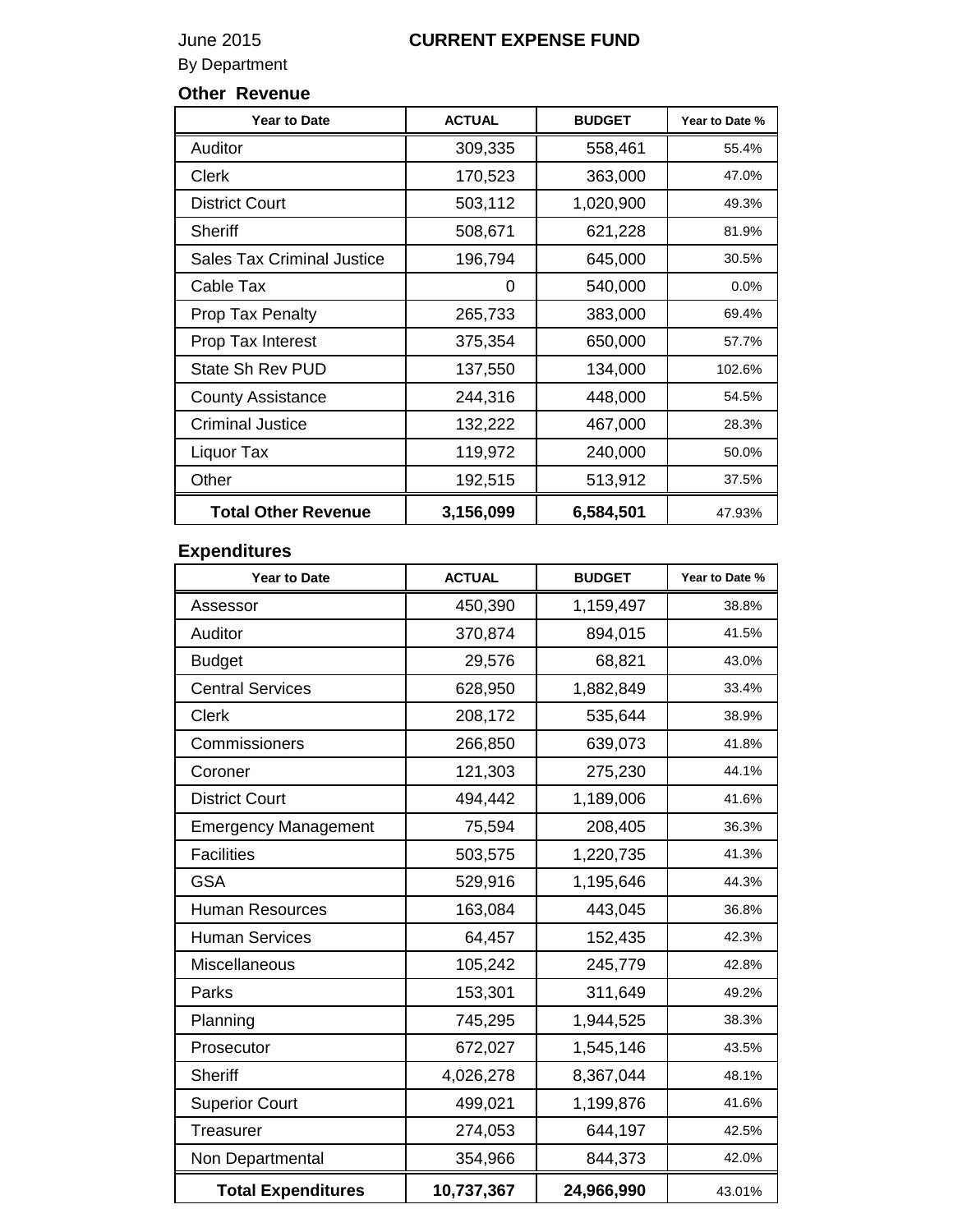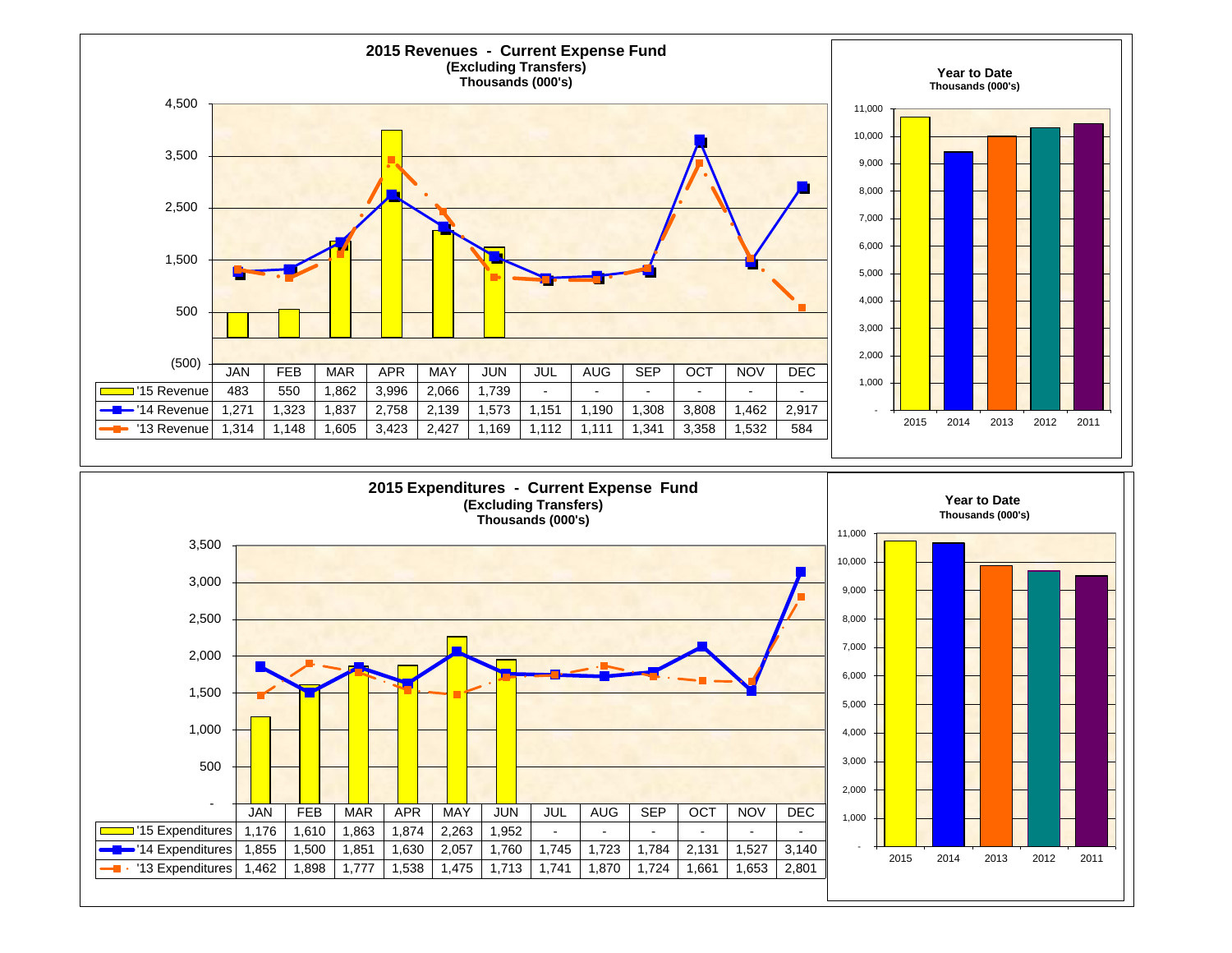## June 2015 **OTHER FUNDS**

#### **Revenue**

| <b>Year to Date</b>         | <b>Actual Transfers</b> | <b>Actual Revenue</b><br>(Excludes Transfers) | <b>Budget</b><br>(Excludes Transfers) | <b>Year to Date</b><br>% |
|-----------------------------|-------------------------|-----------------------------------------------|---------------------------------------|--------------------------|
| <b>Clean Water Utility</b>  |                         | 871,610                                       | 1,460,000                             | 59.7%                    |
| <b>Conservation Futures</b> |                         | 393,140                                       | 831,370                               | 47.3%                    |
| <b>Health Funds</b>         | 492,667                 | 1,189,111                                     | 3,389,529                             | 35.1%                    |
| Human Services Funds        | 393,486                 | 1,266,352                                     | 3,350,520                             | 37.8%                    |
| Juvenile Detention Facility | 300,000                 | 297,767                                       | 900,690                               | 33.1%                    |
| <b>Public Works Funds</b>   | 902,322                 | 9,694,769                                     | 22,687,990                            | 42.7%                    |
| <b>REET 1 &amp; 2</b>       |                         | 1,174,987                                     | 2,130,000                             | 55.2%                    |
| Solid Waste                 |                         | 3,265,487                                     | 6,176,559                             | 52.9%                    |
| <b>Extension Services</b>   | 128,411                 | 70,485                                        | 245,511                               | 28.7%                    |
| <b>Insurance Reserve</b>    |                         | 611,383                                       | 885,253                               | 69.1%                    |
| <b>Motor Pool</b>           | 482,071                 | 0                                             | 0                                     |                          |
| Miscellaneous               | 181,784                 | 953,866                                       | 2,907,941                             | 32.8%                    |

### **Expenditures**

| <b>Year to Date</b>         | <b>Actual Transfers</b> | <b>Actual Expenditures</b><br>(Excludes Transfers) | <b>Budget</b><br>(Excludes Transfers) | <b>Year to Date</b><br>% |
|-----------------------------|-------------------------|----------------------------------------------------|---------------------------------------|--------------------------|
| <b>Clean Water Utility</b>  | 70,510                  | 142,484                                            | 1,389,490                             | 10.3%                    |
| <b>Conservation Futures</b> |                         | 15,912                                             | 831,370                               | 1.9%                     |
| <b>Health Funds</b>         | 155,202                 | 1,526,736                                          | 3,744,994                             | 40.8%                    |
| <b>Human Services Funds</b> | 452,759                 | 1,480,256                                          | 4,089,901                             | 36.2%                    |
| Juvenile Detention Facility | 61,287                  | 497,848                                            | 1,139,403                             | 43.7%                    |
| <b>Public Works Funds</b>   | 1,995,672               | 6,763,502                                          | 21,954,922                            | 30.8%                    |
| <b>REET 1 &amp; 2</b>       | 864,247                 | 291,427                                            | 1,887,698                             | 15.4%                    |
| Solid Waste                 | 422,823                 | 2,491,016                                          | 5,753,736                             | 43.3%                    |
| <b>Extension Services</b>   |                         | 119,277                                            | 373,922                               | 31.9%                    |
| <b>Insurance Reserve</b>    | 33,617                  | 133,478                                            | 834,136                               | 16.0%                    |
| <b>Motor Pool</b>           | 31,241                  | 58,065                                             | 474,400                               | 12.2%                    |
| Miscellaneous               | 147,556                 | 1,076,246                                          | 3,377,404                             | 31.9%                    |

#### **Grouped Funds**

| Health Funds [Public Health Pooling, Natural Resources, Water Quality (104,165,149)]                                                                                                                                                                                                                                                                                                                                     |
|--------------------------------------------------------------------------------------------------------------------------------------------------------------------------------------------------------------------------------------------------------------------------------------------------------------------------------------------------------------------------------------------------------------------------|
| Human Services Funds [Housing, Homeless Housing, Veterans, Mental Health, Developmental Disabilities, Alcohol Abuse,<br>Therapeutic Sales Tax, Admin (105,106,107,113,114,123,126,129)                                                                                                                                                                                                                                   |
| Public Works Funds [Road, Paths & Trails, Admin, Storm & Surface Water, Capital Drainage, Equipment Rental &<br>Revolving (101,137,139,144,321,501,119,410)                                                                                                                                                                                                                                                              |
| Miscellaneous [Law Library, Elections, Fire Permit, Treasurer & Auditor O&M, Rural County Sales Tax, 2% Hotel/Motel<br>Public Facilities, CASA, Drug Seizure, Anti Profiteering, Enhanced 911, Family Resource Centers, Joint Tourism, Federal<br>Asset Fortfeiture, Trial Court Improvement, Historic Preservation<br>$(103, 111, 115, 116, 118, 121, 124, 130, 131, 133, 136, 140, 141, 142, 143, 146, 147, 157, 180)$ |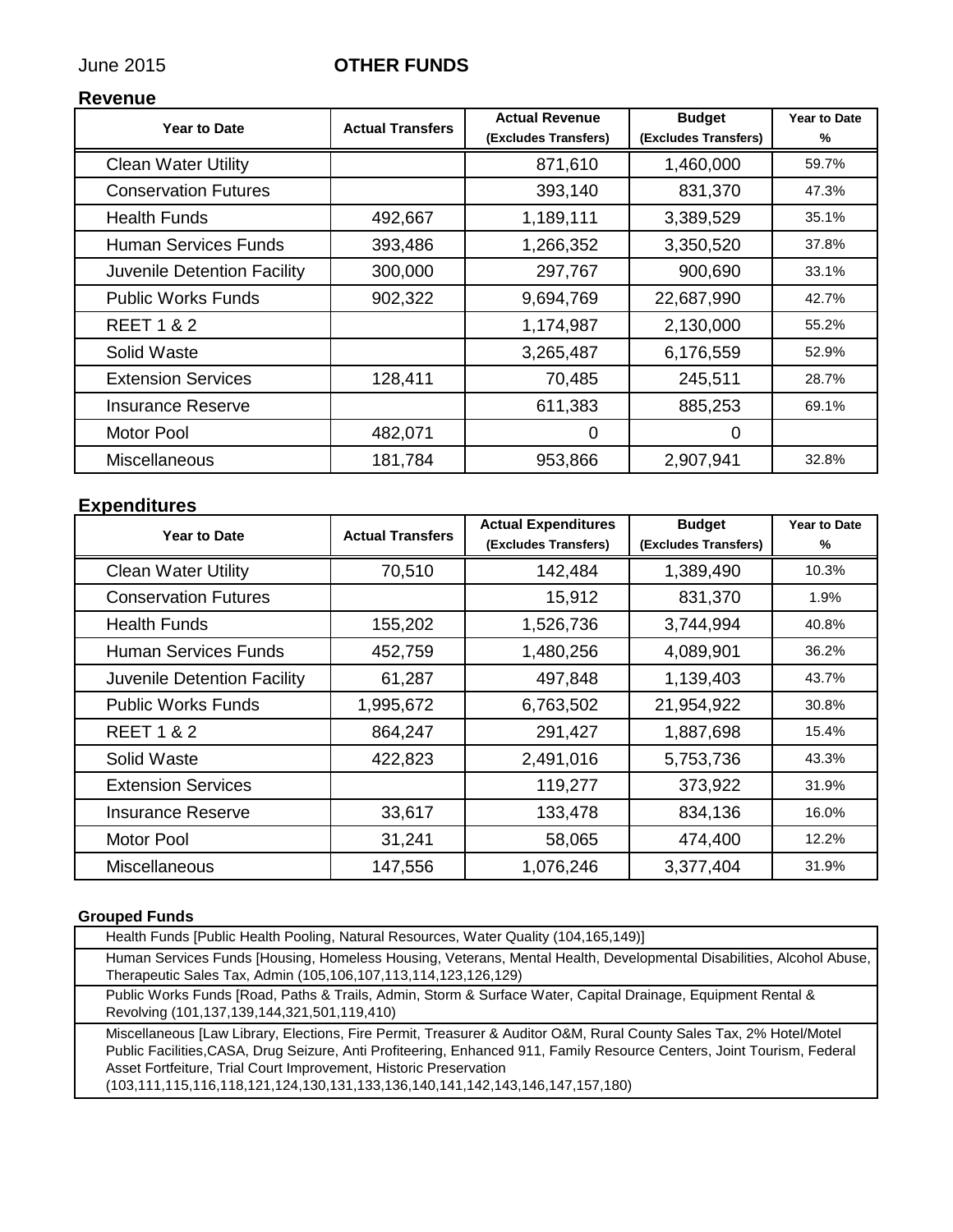|                                                       |                |               | <b>Report Date: 06/30/2015</b> |                |                       |
|-------------------------------------------------------|----------------|---------------|--------------------------------|----------------|-----------------------|
| <b>Group - Description</b>                            | <b>Budget</b>  | <b>Actual</b> | <b>Encumbrance</b>             | <b>Balance</b> | Percent<br><b>YTD</b> |
| Dept: 11 PUBLIC WORKS                                 |                |               |                                |                |                       |
| <b>Revenue</b>                                        |                |               |                                |                |                       |
| 34 CHARGES FOR GOODS & SERVICES                       | 20,826.00      | 7,488.06      | 0.00                           | 13,337.94      | 35.95                 |
| <b>36 MISCELLANEOUS REVENUES</b>                      | 5,600.00       | 1,275.60      | 0.00                           | 4,324.40       | 22.77                 |
| 39 OTHER FINANCING SOURCES                            | 283,947.00     | 283,947.00    | 0.00                           | 0.00           | 100.00                |
| <b>Revenue Total:</b>                                 | 310,373.00     | 292,710.66    | 0.00                           | 17,662.34      | 94.30                 |
| <b>Expenditures</b>                                   |                |               |                                |                |                       |
| 10 SALARIES                                           | 163,487.00     | 77,647.47     | 0.00                           | 85,839.53      | 47.49                 |
| 15 BENEFITS                                           | 87,240.00      | 35,374.64     | 0.00                           | 51,865.36      | 40.54                 |
| 20 MAINTENANCE & OPERATIONS                           | 58,882.00      | 39,027.90     | 0.00                           | 19,854.10      | 66.28                 |
| <b>30 INTERGOVERNMENT</b>                             | 1,040.00       | 881.02        | 0.00                           | 158.98         | 84.71                 |
| 50 INTERDEPT & TRANSFERS                              | 1,000.00       | 369.48        | 0.00                           | 630.52         | 36.94                 |
| <b>Expenditure Total:</b>                             | 311,649.00     | 153,300.51    | 0.00                           | 158,348.49     | 49.19                 |
| <b>Dept Total:</b>                                    | (1,276.00)     | 139,410.15    | 0.00                           | (140, 686.15)  |                       |
| <b>Dept: 13 HUMAN SERVICES</b><br><b>Expenditures</b> |                |               |                                |                |                       |
| 20 MAINTENANCE & OPERATIONS                           | 152,435.00     | 64,456.78     | 0.00                           | 87,978.22      | 42.28                 |
| 50 INTERDEPT & TRANSFERS                              | 6,010.00       | 6,010.00      | 0.00                           | 0.00           | 100.00                |
| <b>Expenditure Total:</b>                             | 158,445.00     | 70,466.78     | 0.00                           | 87,978.22      | 44.47                 |
| <b>Dept Total:</b>                                    | (158, 445.00)  | (70, 466.78)  | 0.00                           | (87, 978.22)   |                       |
| Dept: 20 ASSESSOR<br><b>Revenue</b>                   |                |               |                                |                |                       |
| 34 CHARGES FOR GOODS & SERVICES                       | 21,375.00      | 20,001.06     | 0.00                           | 1,373.94       | 93.57                 |
| <b>36 MISCELLANEOUS REVENUES</b>                      | 0.00           | 185.00        | 0.00                           | (185.00)       | 0.00                  |
| <b>Revenue Total:</b>                                 | 21,375.00      | 20,186.06     | 0.00                           | 1,188.94       | 94.43                 |
| <b>Expenditures</b>                                   |                |               |                                |                |                       |
| 10 SALARIES                                           | 740,298.00     | 301,491.30    | 0.00                           | 438,806.70     | 40.72                 |
| 15 BENEFITS                                           | 315,199.00     | 112,364.51    | 0.00                           | 202,834.49     | 35.64                 |
| 20 MAINTENANCE & OPERATIONS                           | 104,000.00     | 36,533.91     | 0.00                           | 67,466.09      | 35.12                 |
| <b>Expenditure Total:</b>                             | 1,159,497.00   | 450,389.72    | 0.00                           | 709,107.28     | 38.84                 |
| <b>Dept Total:</b>                                    | (1,138,122.00) | (430, 203.66) | 0.00                           | (707, 918.34)  |                       |
| Dept: 21 AUDITOR<br><b>Revenue</b>                    |                |               |                                |                |                       |
| 32 LICENSES & PERMITS                                 | 5,000.00       | 2,151.00      | 0.00                           | 2,849.00       | 43.02                 |
| 34 CHARGES FOR GOODS & SERVICES                       | 552,361.00     | 306,174.14    | 0.00                           | 246,186.86     | 55.43                 |
| <b>36 MISCELLANEOUS REVENUES</b>                      | 1,100.00       | 1,009.97      | 0.00                           | 90.03          | 91.81                 |
| <b>Revenue Total:</b>                                 | 558,461.00     | 309,335.11    | 0.00                           | 249,125.89     | 55.39                 |
| <b>Expenditures</b>                                   |                |               |                                |                |                       |
| 10 SALARIES                                           | 575,993.00     | 247,609.77    | 0.00                           | 328,383.23     | 42.98                 |
| 15 BENEFITS                                           | 241,870.00     | 85,623.04     | 0.00                           | 156,246.96     | 35.40                 |
| 20 MAINTENANCE & OPERATIONS                           | 76,152.00      | 37,641.62     | 0.00                           | 38,510.38      | 49.42                 |
| <b>Expenditure Total:</b>                             | 894,015.00     | 370,874.43    | 0.00                           | 523,140.57     | 41.48                 |
| <b>Dept Total:</b>                                    | (335, 554.00)  | (61, 539.32)  | 0.00                           | (274, 014.68)  |                       |

#### **Dept: 24 CLERK**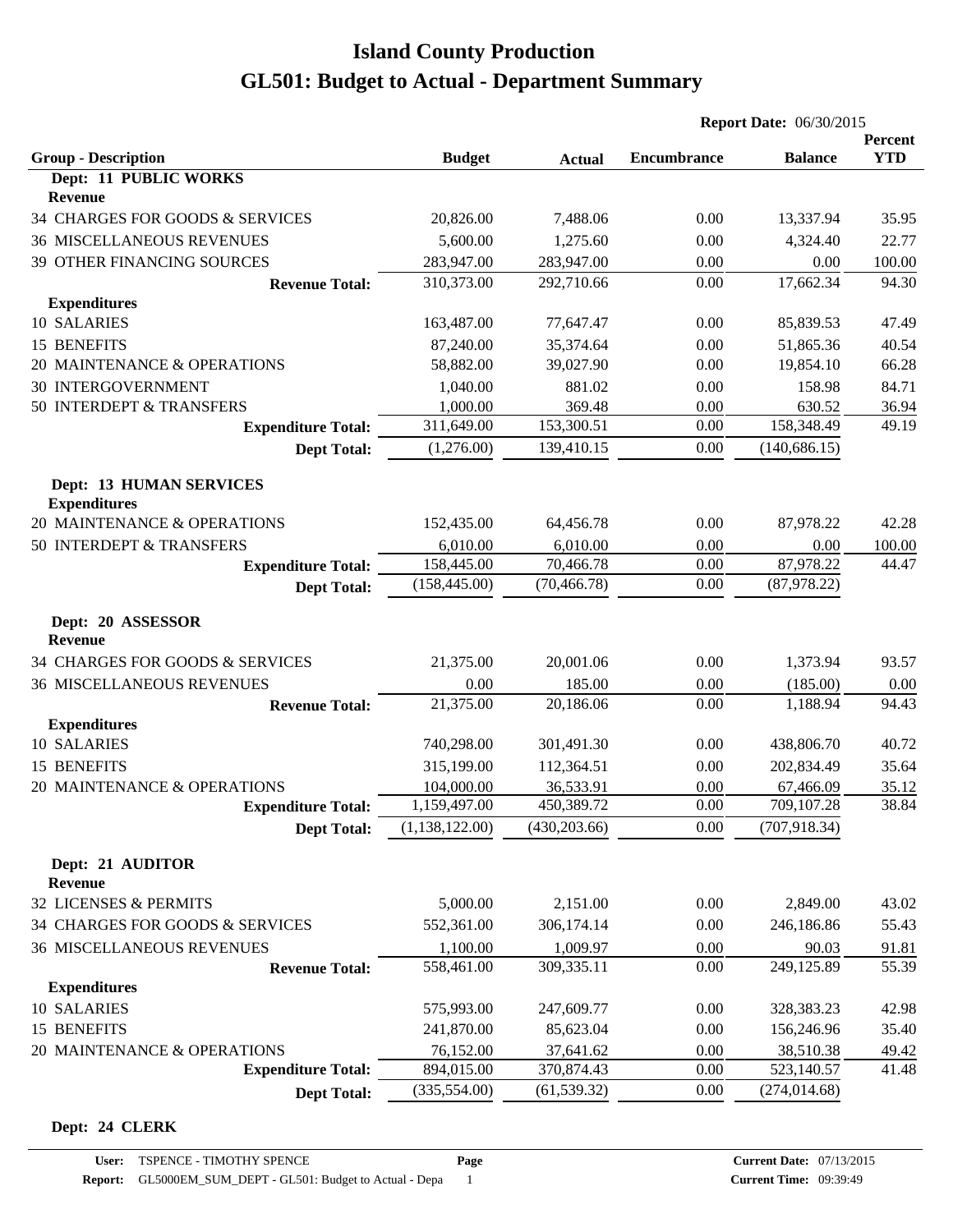|                                                    |                |               | <b>Report Date: 06/30/2015</b> |                |                       |
|----------------------------------------------------|----------------|---------------|--------------------------------|----------------|-----------------------|
| <b>Group - Description</b>                         | <b>Budget</b>  | <b>Actual</b> | <b>Encumbrance</b>             | <b>Balance</b> | Percent<br><b>YTD</b> |
| Revenue                                            |                |               |                                |                |                       |
| 33 INTERGOVERMENTAL REVENUES                       | 55,100.00      | 31,587.75     | 0.00                           | 23,512.25      | 57.32                 |
| 34 CHARGES FOR GOODS & SERVICES                    | 262,000.00     | 116,776.40    | 0.00                           | 145,223.60     | 44.57                 |
| <b>35 FINES &amp; PENALTIES</b>                    | 85,900.00      | 37,250.55     | 0.00                           | 48,649.45      | 43.36                 |
| <b>36 MISCELLANEOUS REVENUES</b>                   | 12,000.00      | 4,756.75      | 0.00                           | 7,243.25       | 39.63                 |
| 39 OTHER FINANCING SOURCES                         | 9,000.00       | 9,000.00      | 0.00                           | 0.00           | 100.00                |
| <b>Revenue Total:</b>                              | 424,000.00     | 199,371.45    | 0.00                           | 224,628.55     | 47.02                 |
| <b>Expenditures</b>                                |                |               |                                |                |                       |
| 10 SALARIES                                        | 365,631.00     | 150,697.66    | 0.00                           | 214,933.34     | 41.21                 |
| 15 BENEFITS                                        | 131,013.00     | 47,706.96     | 0.00                           | 83,306.04      | 36.41                 |
| 20 MAINTENANCE & OPERATIONS                        | 39,000.00      | 9,767.76      | 0.00                           | 29,232.24      | 25.04                 |
| <b>Expenditure Total:</b>                          | 535,644.00     | 208,172.38    | 0.00                           | 327,471.62     | 38.86                 |
| <b>Dept Total:</b>                                 | (111, 644.00)  | (8,800.93)    | 0.00                           | (102, 843.07)  |                       |
| Dept: 25 COMMISSIONERS<br>Revenue                  |                |               |                                |                |                       |
| <b>36 MISCELLANEOUS REVENUES</b>                   | 0.00           | 50.00         | 0.00                           | (50.00)        | 0.00                  |
| <b>Revenue Total:</b>                              | 0.00           | 50.00         | 0.00                           | (50.00)        | 0.00                  |
| <b>Expenditures</b>                                |                |               |                                |                |                       |
| 10 SALARIES                                        | 417,413.00     | 189,943.78    | 0.00                           | 227,469.22     | 45.50                 |
| 15 BENEFITS                                        | 163,360.00     | 59,330.39     | 0.00                           | 104,029.61     | 36.31                 |
| 20 MAINTENANCE & OPERATIONS                        | 58,300.00      | 17,575.57     | 0.00                           | 40,724.43      | 30.14                 |
| <b>Expenditure Total:</b>                          | 639,073.00     | 266,849.74    | 0.00                           | 372,223.26     | 41.75                 |
| <b>Dept Total:</b>                                 | (639,073.00)   | (266, 799.74) | 0.00                           | (372, 273.26)  |                       |
| <b>Dept: 26 CENTRAL SERVICES</b><br><b>Revenue</b> |                |               |                                |                |                       |
| <b>36 MISCELLANEOUS REVENUES</b>                   | 0.00           | 0.00          | 0.00                           | 0.00           | 0.00                  |
| <b>Revenue Total:</b>                              | 0.00           | 0.00          | 0.00                           | 0.00           | 0.00                  |
| <b>Expenditures</b>                                |                |               |                                |                |                       |
| 10 SALARIES                                        | 522,880.00     | 190,183.84    | 0.00                           | 332,696.16     | 36.37                 |
| 15 BENEFITS                                        | 230,224.00     | 80,002.69     | $0.00\,$                       | 150,221.31     | 34.74                 |
| 20 MAINTENANCE & OPERATIONS                        | 640,835.00     | 244,587.34    | 0.00                           | 396,247.66     | 38.16                 |
| <b>40 CAPITAL</b>                                  | 417,300.00     | 101,617.10    | 0.00                           | 315,682.90     | 24.35                 |
| 50 INTERDEPT & TRANSFERS                           | 71,610.00      | 12,559.31     | 0.00                           | 59,050.69      | <u>17.53</u>          |
| <b>Expenditure Total:</b>                          | 1,882,849.00   | 628,950.28    | 0.00                           | 1,253,898.72   | 33.40                 |
| <b>Dept Total:</b>                                 | (1,882,849.00) | (628, 950.28) | 0.00                           | (1,253,898.72) |                       |
| Dept: 27 CORONER<br><b>Revenue</b>                 |                |               |                                |                |                       |
| 33 INTERGOVERMENTAL REVENUES                       | 20,000.00      | 0.00          | 0.00                           | 20,000.00      | 0.00                  |
| <b>Revenue Total:</b>                              | 20,000.00      | 0.00          | 0.00                           | 20,000.00      | 0.00                  |
| <b>Expenditures</b>                                |                |               |                                |                |                       |
| 10 SALARIES                                        | 118,750.00     | 55,401.02     | 0.00                           | 63,348.98      | 46.65                 |
| 15 BENEFITS                                        | 54,480.00      | 21,240.57     | 0.00                           | 33,239.43      | 38.98                 |
| 20 MAINTENANCE & OPERATIONS                        | 102,000.00     | 44,661.45     | 0.00                           | 57,338.55      | 43.78                 |
| <b>Expenditure Total:</b>                          | 275,230.00     | 121,303.04    | 0.00                           | 153,926.96     | 44.07                 |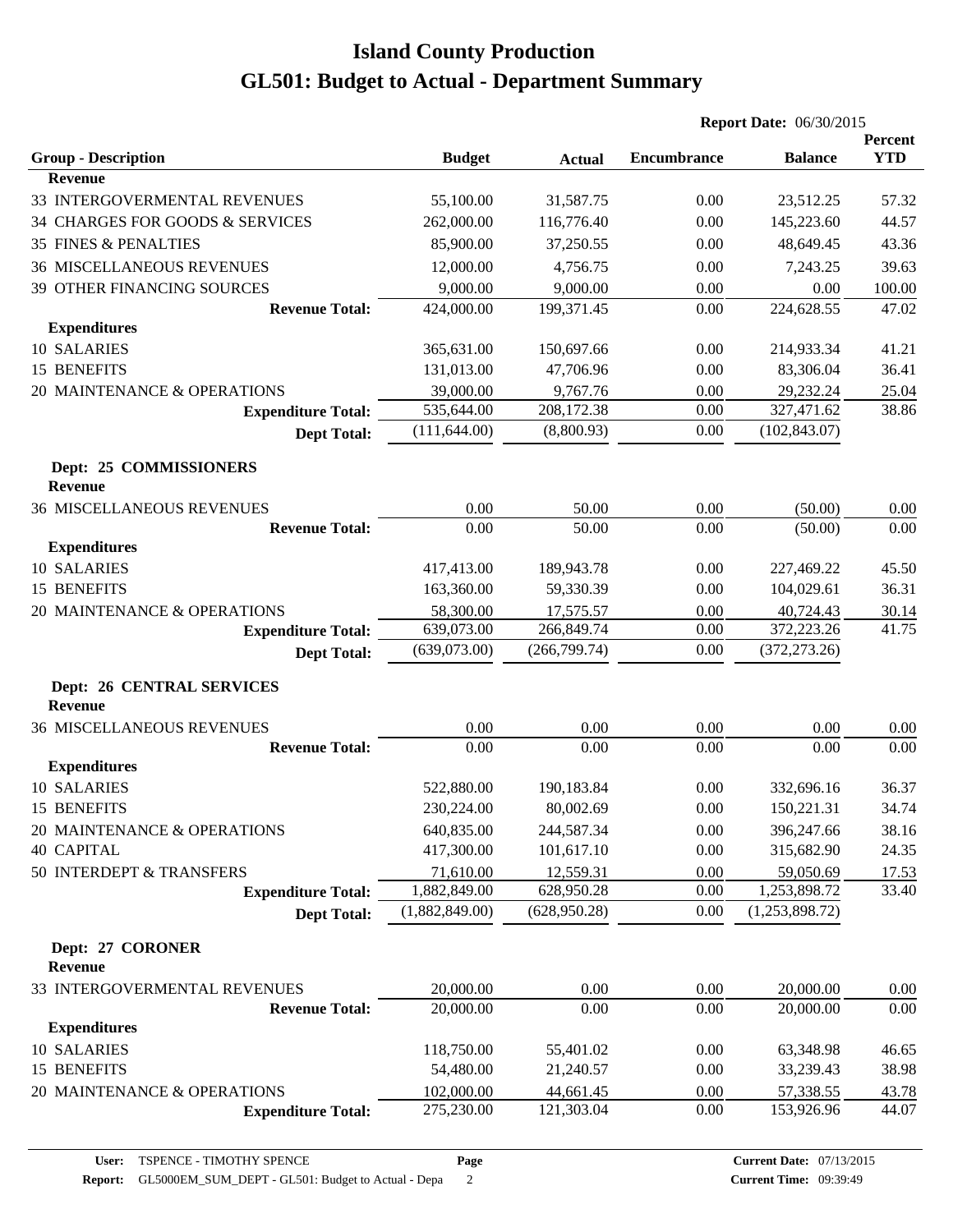|                                                  |                |               | <b>Report Date: 06/30/2015</b> |                |                       |
|--------------------------------------------------|----------------|---------------|--------------------------------|----------------|-----------------------|
| <b>Group - Description</b>                       | <b>Budget</b>  | <b>Actual</b> | <b>Encumbrance</b>             | <b>Balance</b> | Percent<br><b>YTD</b> |
| <b>Dept Total:</b>                               | (255, 230.00)  | (121, 303.04) | 0.00                           | (133, 926.96)  |                       |
|                                                  |                |               |                                |                |                       |
| Dept: 28 FACILITIES MANAGEMENT<br><b>Revenue</b> |                |               |                                |                |                       |
| 34 CHARGES FOR GOODS & SERVICES                  | 75,720.00      | 22,692.15     | 0.00                           | 53,027.85      | 29.96                 |
| <b>39 OTHER FINANCING SOURCES</b>                | 48,500.00      | 48,500.00     | 0.00                           | 0.00           | 100.00                |
| <b>Revenue Total:</b>                            | 124,220.00     | 71,192.15     | 0.00                           | 53,027.85      | 57.31                 |
| <b>Expenditures</b>                              |                |               |                                |                |                       |
| 10 SALARIES                                      | 500,984.00     | 211,937.00    | 0.00                           | 289,047.00     | 42.30                 |
| 15 BENEFITS                                      | 254,401.00     | 82,478.97     | 0.00                           | 171,922.03     | 32.42                 |
| 20 MAINTENANCE & OPERATIONS                      | 465,350.00     | 209,159.20    | 0.00                           | 256,190.80     | 44.94                 |
| <b>Expenditure Total:</b>                        | 1,220,735.00   | 503,575.17    | 0.00                           | 717,159.83     | 41.25                 |
| <b>Dept Total:</b>                               | (1,096,515.00) | (432, 383.02) | 0.00                           | (664, 131.98)  |                       |
| Dept: 29 DISTRICT COURT                          |                |               |                                |                |                       |
| Revenue                                          |                |               |                                |                |                       |
| 33 INTERGOVERMENTAL REVENUES                     | 298,000.00     | 131,374.67    | 0.00                           | 166,625.33     | 44.08                 |
| 34 CHARGES FOR GOODS & SERVICES                  | 211,500.00     | 111,682.01    | 0.00                           | 99,817.99      | 52.80                 |
| <b>35 FINES &amp; PENALTIES</b>                  | 485,200.00     | 244,731.10    | 0.00                           | 240,468.90     | 50.43                 |
| <b>36 MISCELLANEOUS REVENUES</b>                 | 26,200.00      | 15,324.31     | 0.00                           | 10,875.69      | 58.48                 |
| 39 OTHER FINANCING SOURCES                       | 50,000.00      | 50,000.00     | 0.00                           | 0.00           | 100.00                |
| <b>Revenue Total:</b>                            | 1,070,900.00   | 553,112.09    | 0.00                           | 517,787.91     | 51.64                 |
| <b>Expenditures</b>                              |                |               |                                |                |                       |
| 10 SALARIES                                      | 725,044.00     | 320,183.97    | 0.00                           | 404,860.03     | 44.16                 |
| 15 BENEFITS                                      | 322,952.00     | 131,838.38    | 0.00                           | 191,113.62     | 40.82                 |
| 20 MAINTENANCE & OPERATIONS                      | 141,010.00     | 42,420.12     | 0.00                           | 98,589.88      | 30.08                 |
| <b>Expenditure Total:</b>                        | 1,189,006.00   | 494,442.47    | 0.00                           | 694,563.53     | 41.58                 |
| <b>Dept Total:</b>                               | (118, 106.00)  | 58,669.62     | 0.00                           | (176, 775.62)  |                       |
|                                                  |                |               |                                |                |                       |
| Dept: 36 MISCELLANEOUS<br>Revenue                |                |               |                                |                |                       |
| 34 CHARGES FOR GOODS & SERVICES                  | 0.00           | (25.00)       | 0.00                           | 25.00          | 0.00                  |
| <b>Revenue Total:</b>                            | 0.00           | (25.00)       | 0.00                           | 25.00          | 0.00                  |
| <b>Expenditures</b>                              |                |               |                                |                |                       |
| 10 SALARIES                                      | 10,669.00      | 4,779.43      | 0.00                           | 5,889.57       | 44.79                 |
| <b>15 BENEFITS</b>                               | 49,113.00      | 27,017.81     | 0.00                           | 22,095.19      | 55.01                 |
| 20 MAINTENANCE & OPERATIONS                      | 123,320.00     | (4,960.58)    | 0.00                           | 128,280.58     | $-4.02$               |
| <b>30 INTERGOVERNMENT</b>                        | 62,677.00      | 78,405.25     | 0.00                           | (15,728.25)    | 125.09                |
| <b>Expenditure Total:</b>                        | 245,779.00     | 105,241.91    | 0.00                           | 140,537.09     | 42.81                 |
| <b>Dept Total:</b>                               | (245,779.00)   | (105, 266.91) | 0.00                           | (140, 512.09)  |                       |
| Dept: 39 PROSECUTING ATTORNEY<br>Revenue         |                |               |                                |                |                       |
| 33 INTERGOVERMENTAL REVENUES                     | 227,733.00     | 87,842.68     | 0.00                           | 139,890.32     | 38.57                 |
| 34 CHARGES FOR GOODS & SERVICES                  | 25,500.00      | 17,216.61     | 0.00                           | 8,283.39       | 67.51                 |
| <b>35 FINES &amp; PENALTIES</b>                  | 400.00         | 678.43        | 0.00                           | (278.43)       | 169.60                |
| 39 OTHER FINANCING SOURCES                       | 13,000.00      | 13,000.00     | 0.00                           | 0.00           | 100.00                |
| <b>Revenue Total:</b>                            | 266,633.00     | 118,737.72    | 0.00                           | 147,895.28     | 44.53                 |
|                                                  |                |               |                                |                |                       |

**Page**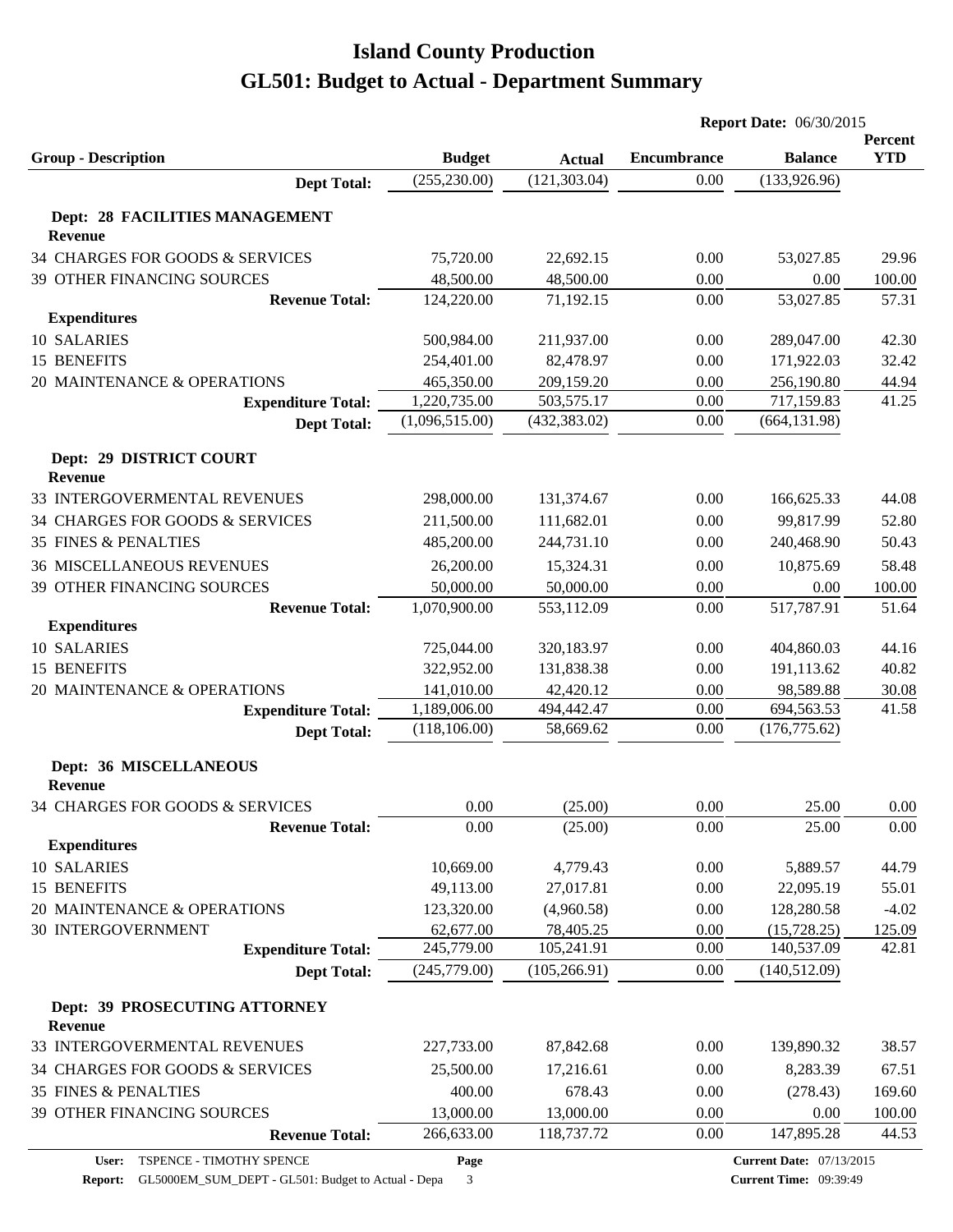|                                              |                |                | <b>Report Date: 06/30/2015</b> |                |                       |
|----------------------------------------------|----------------|----------------|--------------------------------|----------------|-----------------------|
| <b>Group - Description</b>                   | <b>Budget</b>  | <b>Actual</b>  | <b>Encumbrance</b>             | <b>Balance</b> | Percent<br><b>YTD</b> |
| <b>Expenditures</b>                          |                |                |                                |                |                       |
| 10 SALARIES                                  | 1,024,406.00   | 468,978.74     | 0.00                           | 555,427.26     | 45.78                 |
| 15 BENEFITS                                  | 410,274.00     | 165,352.94     | 0.00                           | 244,921.06     | 40.30                 |
| 20 MAINTENANCE & OPERATIONS                  | 110,466.00     | 37,695.72      | 0.00                           | 72,770.28      | 34.12                 |
| <b>Expenditure Total:</b>                    | 1,545,146.00   | 672,027.40     | 0.00                           | 873,118.60     | 43.49                 |
| <b>Dept Total:</b>                           | (1,278,513.00) | (553, 289.68)  | 0.00                           | (725, 223.32)  |                       |
| Dept: 40 SHERIFF<br><b>Revenue</b>           |                |                |                                |                |                       |
| 32 LICENSES & PERMITS                        | 40,400.00      | 19,702.14      | 0.00                           | 20,697.86      | 48.76                 |
| 33 INTERGOVERMENTAL REVENUES                 | 724,522.00     | 502,822.25     | 0.00                           | 221,699.75     | 69.40                 |
| 34 CHARGES FOR GOODS & SERVICES              | 43,600.00      | 22,714.23      | 0.00                           | 20,885.77      | 52.09                 |
|                                              |                |                |                                |                |                       |
| <b>35 FINES &amp; PENALTIES</b>              | 250.00         | 2,065.63       | 0.00                           | (1,815.63)     | 826.25                |
| <b>36 MISCELLANEOUS REVENUES</b>             | 10,000.00      | 94,885.60      | 0.00                           | (84, 885.60)   | 948.85                |
| <b>38 NONREVENUES</b>                        | 0.00           | 633.90         | 0.00                           | (633.90)       | $0.00\,$              |
| 39 OTHER FINANCING SOURCES                   | 725,000.00     | 725,000.00     | 0.00                           | 0.00           | 100.00                |
| <b>Revenue Total:</b><br><b>Expenditures</b> | 1,543,772.00   | 1,367,823.75   | 0.00                           | 175,948.25     | 88.60                 |
| 10 SALARIES                                  | 4,845,919.00   | 2,356,041.78   | 0.00                           | 2,489,877.22   | 48.61                 |
| <b>15 BENEFITS</b>                           | 1,821,231.00   | 714,145.78     | 0.00                           | 1,107,085.22   | 39.21                 |
| 20 MAINTENANCE & OPERATIONS                  | 930,081.00     | 393,932.42     | 0.00                           | 536,148.58     | 42.35                 |
| <b>30 INTERGOVERNMENT</b>                    | 602,545.00     | 458,257.35     | 0.00                           | 144,287.65     | 76.05                 |
| <b>40 CAPITAL</b>                            | 104,368.00     | 85,460.10      | 0.00                           | 18,907.90      | 81.88                 |
| 50 INTERDEPT & TRANSFERS                     | 62,900.00      | 18,440.82      | 0.00                           | 44,459.18      | 29.31                 |
| <b>Expenditure Total:</b>                    | 8,367,044.00   | 4,026,278.25   | 0.00                           | 4,340,765.75   | 48.12                 |
| <b>Dept Total:</b>                           | (6,823,272.00) | (2,658,454.50) | 0.00                           | (4,164,817.50) |                       |
| Dept: 41 SUPERIOR COURT<br><b>Revenue</b>    |                |                |                                |                |                       |
| 30 USE OF FUND BALANCE/RESERVES              | 8,500.00       | 0.00           | 0.00                           | 8,500.00       | 0.00                  |
| 32 LICENSES & PERMITS                        | 15,000.00      | 5,497.00       | 0.00                           | 9,503.00       | 36.64                 |
| 33 INTERGOVERMENTAL REVENUES                 | 284,575.00     | 139,615.75     | $0.00\,$                       | 144,959.25     | 49.06                 |
| 34 CHARGES FOR GOODS & SERVICES              | 18,000.00      | 9,349.21       | 0.00                           | 8,650.79       | 51.94                 |
| <b>36 MISCELLANEOUS REVENUES</b>             | 0.00           | 862.95         | 0.00                           | (862.95)       | 0.00                  |
| <b>Revenue Total:</b>                        | 326,075.00     | 155,324.91     | 0.00                           | 170,750.09     | 47.63                 |
| <b>Expenditures</b>                          |                |                |                                |                |                       |
| 10 SALARIES                                  | 829,640.00     | 355,383.79     | 0.00                           | 474,256.21     | 42.83                 |
| 15 BENEFITS                                  | 213,597.00     | 79,823.58      | 0.00                           | 133,773.42     | 37.37                 |
| 20 MAINTENANCE & OPERATIONS                  | 156,639.00     | 63,813.79      | 0.00                           | 92,825.21      | 40.73                 |
| 50 INTERDEPT & TRANSFERS                     | 300,000.00     | 300,000.00     | 0.00                           | 0.00           | 100.00                |
| <b>Expenditure Total:</b>                    | 1,499,876.00   | 799,021.16     | 0.00                           | 700,854.84     | 53.27                 |
| <b>Dept Total:</b>                           | (1,173,801.00) | (643, 696.25)  | 0.00                           | (530, 104.75)  |                       |
| <b>Dept: 42 TREASURER</b><br><b>Revenue</b>  |                |                |                                |                |                       |
| 31 TAXES                                     | 91,000.00      | 69,228.16      | 0.00                           | 21,771.84      | 76.07                 |
| 34 CHARGES FOR GOODS & SERVICES              | 6,030.00       | 4,765.15       | 0.00                           | 1,264.85       | 79.02                 |

**Page**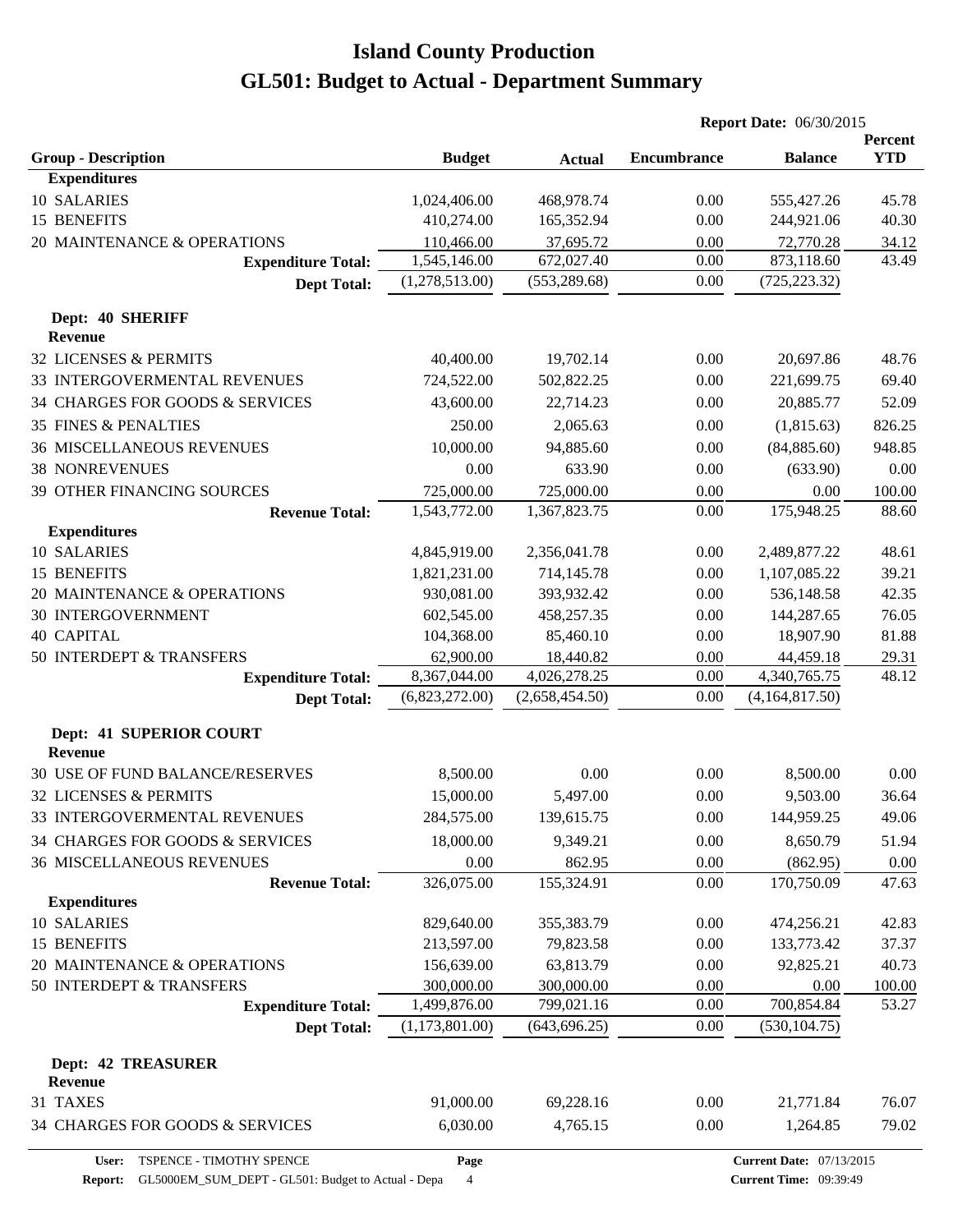|                                                 |               | <b>Report Date: 06/30/2015</b> |                    |                                 |                       |  |
|-------------------------------------------------|---------------|--------------------------------|--------------------|---------------------------------|-----------------------|--|
| <b>Group - Description</b>                      | <b>Budget</b> | <b>Actual</b>                  | <b>Encumbrance</b> | <b>Balance</b>                  | Percent<br><b>YTD</b> |  |
| <b>36 MISCELLANEOUS REVENUES</b>                | 552,000.00    | 191,815.70                     | 0.00               | 360,184.30                      | 34.74                 |  |
| <b>Revenue Total:</b>                           | 649,030.00    | 265,809.01                     | 0.00               | 383,220.99                      | 40.95                 |  |
| <b>Expenditures</b>                             |               |                                |                    |                                 |                       |  |
| 10 SALARIES                                     | 408,233.00    | 171,223.61                     | 0.00               | 237,009.39                      | 41.94                 |  |
| 15 BENEFITS                                     | 162,689.00    | 60,661.11                      | 0.00               | 102,027.89                      | 37.28                 |  |
| 20 MAINTENANCE & OPERATIONS                     | 66,775.00     | 40,847.08                      | 0.00               | 25,927.92                       | 61.17                 |  |
| <b>40 CAPITAL</b>                               | 1,500.00      | 0.00                           | 0.00               | 1,500.00                        | 0.00                  |  |
| <b>60 DEBT SERVICE</b>                          | 5,000.00      | 1,320.91                       | 0.00               | 3,679.09                        | 26.41                 |  |
| <b>Expenditure Total:</b>                       | 644,197.00    | 274,052.71                     | 0.00               | 370,144.29                      | 42.54                 |  |
| <b>Dept Total:</b>                              | 4,833.00      | (8,243.70)                     | 0.00               | 13,076.70                       |                       |  |
| Dept: 47 BUDGET<br><b>Expenditures</b>          |               |                                |                    |                                 |                       |  |
| 10 SALARIES                                     | 49,600.00     | 22,485.13                      | 0.00               | 27,114.87                       | 45.33                 |  |
| 15 BENEFITS                                     | 14,071.00     | 5,756.78                       | 0.00               | 8,314.22                        | 40.91                 |  |
| 20 MAINTENANCE & OPERATIONS                     | 5,150.00      | 1,334.14                       | 0.00               | 3,815.86                        | 25.90                 |  |
| <b>Expenditure Total:</b>                       | 68,821.00     | 29,576.05                      | 0.00               | 39,244.95                       | 42.97                 |  |
| <b>Dept Total:</b>                              | (68, 821.00)  | (29, 576.05)                   | 0.00               | (39, 244.95)                    |                       |  |
| Dept: 48 EMERGENCY MANAGEMENT<br><b>Revenue</b> |               |                                |                    |                                 |                       |  |
| 33 INTERGOVERMENTAL REVENUES                    | 122,500.00    | 0.00                           | 0.00               | 122,500.00                      | 0.00                  |  |
| <b>Revenue Total:</b>                           | 122,500.00    | 0.00                           | 0.00               | 122,500.00                      | 0.00                  |  |
| <b>Expenditures</b>                             |               |                                |                    |                                 |                       |  |
| 10 SALARIES                                     | 59,544.00     | 26,172.18                      | 0.00               | 33,371.82                       | 43.95                 |  |
| 15 BENEFITS                                     | 13,931.00     | 5,468.60                       | 0.00               | 8,462.40                        | 39.25                 |  |
| 20 MAINTENANCE & OPERATIONS                     | 134,930.00    | 43,953.28                      | 0.00               | 90,976.72                       | 32.57                 |  |
| <b>Expenditure Total:</b>                       | 208,405.00    | 75,594.06                      | 0.00               | 132,810.94                      | 36.27                 |  |
| <b>Dept Total:</b>                              | (85,905.00)   | (75,594.06)                    | 0.00               | (10,310.94)                     |                       |  |
| Dept: 53 PLANNING<br><b>Revenue</b>             |               |                                |                    |                                 |                       |  |
| 32 LICENSES & PERMITS                           | 1,208,750.00  | 536,562.54                     | 0.00               | 672,187.46                      | 44.38                 |  |
| 33 INTERGOVERMENTAL REVENUES                    | 190,400.00    | 57,572.84                      | 0.00               | 132,827.16                      | 30.23                 |  |
| 34 CHARGES FOR GOODS & SERVICES                 | 588,715.00    | 296,258.44                     | 0.00               | 292,456.56                      | 50.32                 |  |
| <b>36 MISCELLANEOUS REVENUES</b>                | 300.00        | 143.34                         | 0.00               | 156.66                          | 47.78                 |  |
| 39 OTHER FINANCING SOURCES                      | 67,000.00     | 67,000.00                      | 0.00               | 0.00                            | 100.00                |  |
| <b>Revenue Total:</b>                           | 2,055,165.00  | 957,537.16                     | 0.00               | 1,097,627.84                    | 46.59                 |  |
| <b>Expenditures</b>                             |               |                                |                    |                                 |                       |  |
| 10 SALARIES                                     | 1,175,723.00  | 513,170.94                     | 0.00               | 662,552.06                      | 43.64                 |  |
| 15 BENEFITS                                     | 503,763.00    | 194,532.29                     | 0.00               | 309,230.71                      | 38.61                 |  |
| 20 MAINTENANCE & OPERATIONS                     | 265,039.00    | 37,591.53                      | 0.00               | 227,447.47                      | 14.18                 |  |
| <b>Expenditure Total:</b>                       | 1,944,525.00  | 745,294.76                     | 0.00               | 1,199,230.24                    | 38.32                 |  |
| <b>Dept Total:</b>                              | 110,640.00    | 212,242.40                     | 0.00               | (101, 602.40)                   |                       |  |
| Dept: 54 GENERAL SERVICES ADMIN<br>Revenue      |               |                                |                    |                                 |                       |  |
| 32 LICENSES & PERMITS                           | 18,200.00     | 13,976.00                      | 0.00               | 4,224.00                        | 76.79                 |  |
| TSPENCE - TIMOTHY SPENCE<br>User:               | Page          |                                |                    | <b>Current Date: 07/13/2015</b> |                       |  |